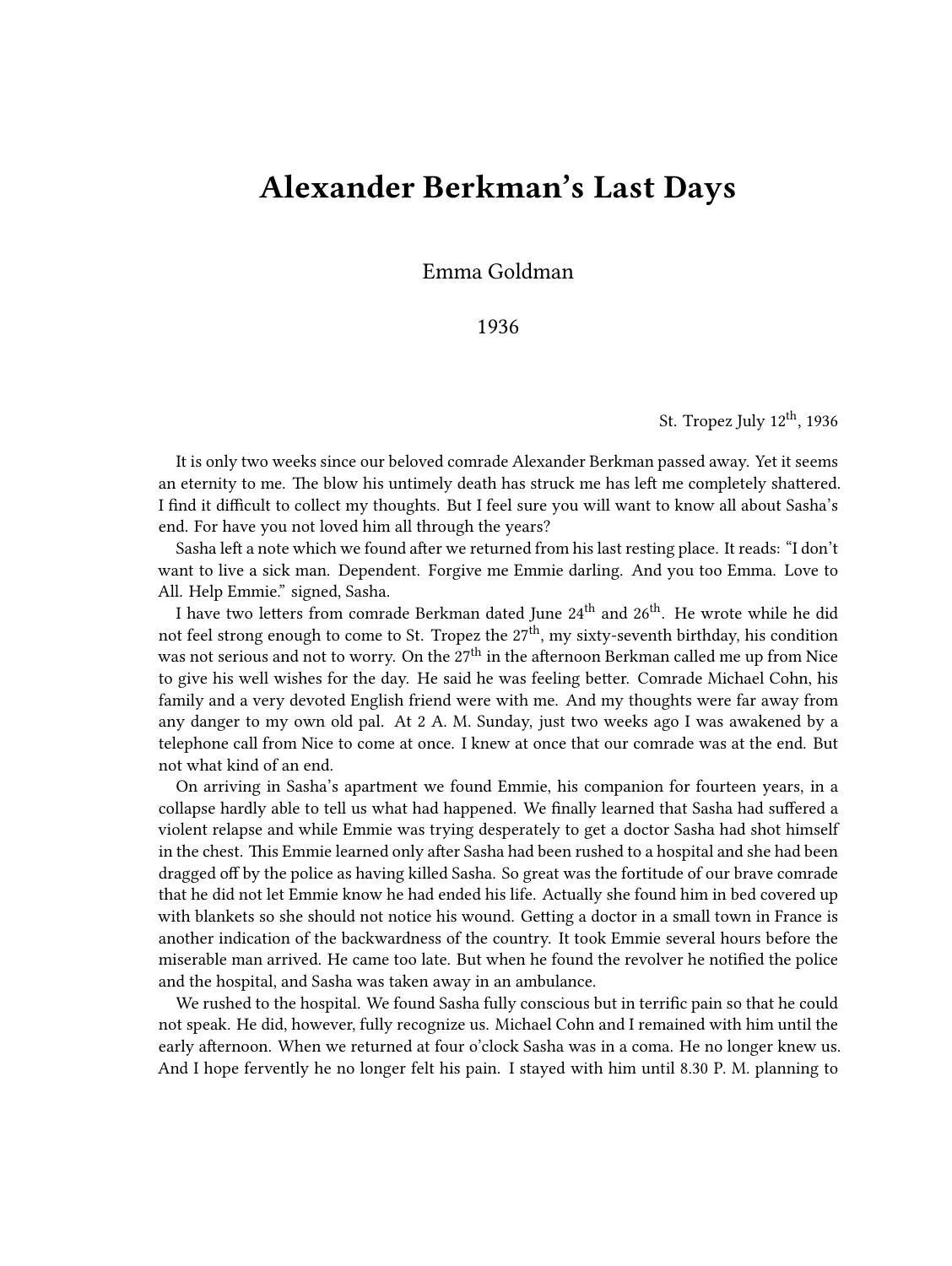return at 11 and remain with him for the night. But we were notified that he died at 10 o'clock Sunday, June 28<sup>th</sup>.

Comrade Berkman had always maintained that if ever he should be stricken with suffering beyond endurance he will go out of life by his own hand. Perhaps he might not have done it on the fatal evening of the 28<sup>th</sup> had I or anyone else of our friends been near to help him. But Emmie was desperately trying to get a doctor. And there was no one near she could have left with Sasha. She most likely did not even realize the gravity of the moment.

It had always been our comrade's wish to be cremated. This was also my wish and Emmie's. But there is no crematorium in Nice. The next place was Marseilles. And the cost I was told 8000 francs. Sasha left the "munificent" sum of \$80 which the very government, that had hounded him from pillar to post, blocked as soon as Sasha's death became known. No one could get it. I myself have not been blessed with worldly goods, certainly not since I am living in exile. I could therefore, not carry out the cherished wish of my old pal and comrade. In point of fact he would have been opposed to such a thing as spending 8000 francs for cremation. He would have said "the living need this money more than the dead." But it is so characteristic of our damnable system to fleece the living as well as the dead. No one will ever know the humiliation and suffering our comrade went through in France. Four times expelled. Then granted a pittance of three months. Then six months. And irony of ironies just two weeks before the end he was given an extension of a year. Just when he might have enjoyed some peace Alexander Berkman was too harassed by pain and too spent from his operations to live.

Death had robbed me of the chance to be with my life-long friend until he breathed his last. But it could not prevent me from a few precious moments with him alone in the Dead House, moments of serene peace, and silence in contemplation of our friendship that had never wavered, our struggle and work for the ideal for which Sasha had suffered so much and to which he had dedicated his whole life. These moments will remain for me until I myself will breathe the last. And these moments in the House of the Dead will spur me on to continue the work Sasha and I had begun August 15, 1889.

I know how you all feel about our wonderful Sasha. The many cables, wires and letters I have already received are proof of your devotion and your love. I know you will not deny our dead the respect for the method he employed to end his suffering.

Our sorrow is all-embracing, our loss beyond mere words. Let us gather strength to remain true to the flaming spirit of Alexander Berkman. Let us continue the struggle for a new and beautiful world. Let us work for the ultimate triumph of Anarchism — the ideal Sasha loved passionately and in which he believed with every fiber of his being. In this way alone can we honor the memory of one of the grandest and bravest comrades in our ranks — *Alexander Berkman*.